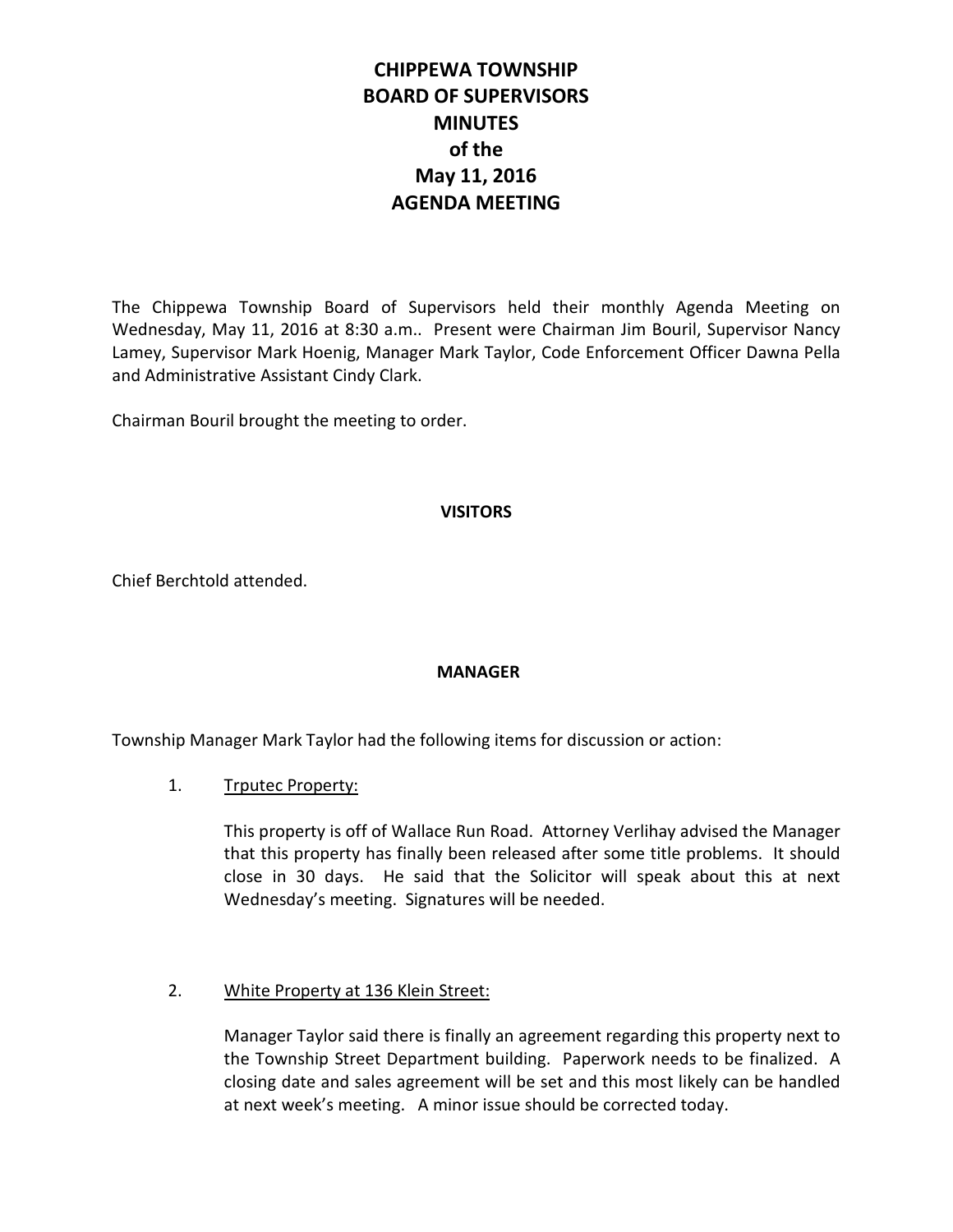#### 3. Street Department Building Addition:

Manager Taylor had provided the Supervisors with copies of plans for an addition to the Street Department building. He said that the drawings on these sheets are not final and may change slightly. He said we want to make sure the storage areas will be adequate for the Township's equipment and this plan will double what we have now. Purchase of the property at 136 Klein Street will help to accomplish this. He told the Supervisors that seeing this area will be part of today's tour of the Township facilities.

# 4. FNT Agreement:

Mr. Taylor said that Blackhawk will be featured on Friday Night Lights for another year. Since the Little Cougars will use the Township community room in the municipal building to watch films, an agreement needs to be signed. They will be filmed for the show in the Township building. He said the agreement is just for that area of the Township building. He will have Attorney Verlihay look over the agreement.

# 5. Smith Subdivision:

The Planning Commission met last night and discussed the Smith Subdivision. Manager Taylor said this is a revision for property next to Crosswynds Drive. He said this was one lot that was changed to two lots and now they are turning it into three lots.

# 6. Woodward Subdivision:

The Planning Commission also discussed the Woodward Subdivision. This is in regard to a lot line revision.